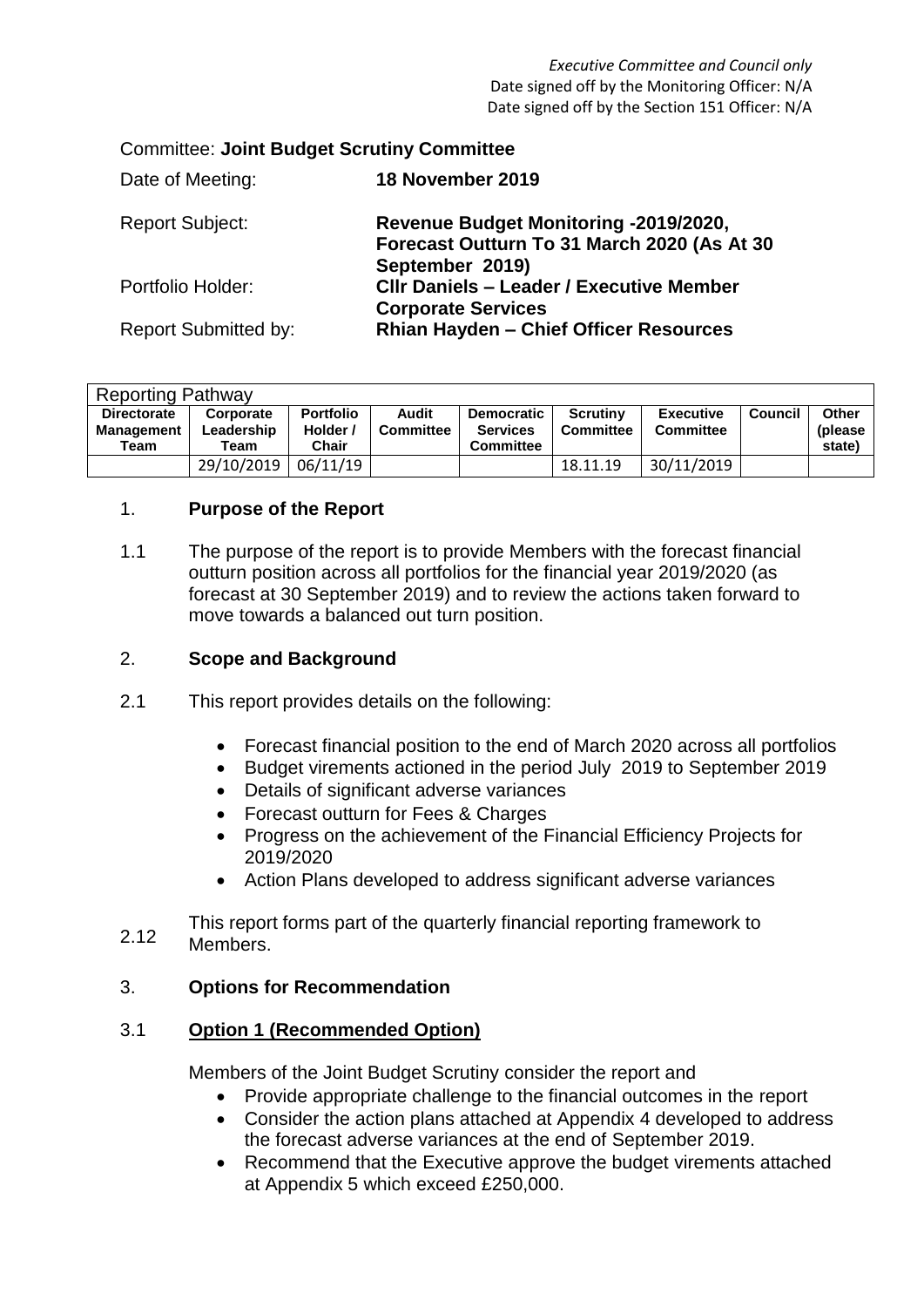## 3.2 **Option 2** Do not accept the report.

- 4. **Evidence of how does this topic supports the achievement of the Corporate Plan / Statutory Responsibilities / Blaenau Gwent Well-being Plan**
- 4.1 This report supports the Council Priority, "Efficient Council", as it is part of the financial planning and reporting arrangements which support the Councils' financial resilience.

# 5. **Implications Against Each Option**

### 5.1 **Impact on Budget**

- 5.1.1 In setting the Council budget for 2019/2020 financial year, financial efficiency projects totalling £3.35m were approved and £1.5m cost pressure funding was awarded across all portfolios, including:-
	- £0.6m for Environmental Services
	- £0.67m to fund cost pressures which cut across all portfolios including increases in employer's pension contributions and pay scale realignment for APT&C Staff.
- 5.1.2 The forecast overall financial position across all portfolios at 31 March 2020, is a relatively small adverse variance of £7,200, against a total net revenue budget of £147m.

| Portfolio/<br><b>Committee</b>                             | 2019/2020<br><b>Revised</b><br><b>Revenue</b><br><b>Budget</b><br>£m | 2019/2020<br><b>Forecast</b><br>Outturn @<br>31 March<br>2020<br>£m | Favourable/<br>(Adverse)<br><b>March</b><br>2020<br>£m | Append<br>ref: |  |  |  |
|------------------------------------------------------------|----------------------------------------------------------------------|---------------------------------------------------------------------|--------------------------------------------------------|----------------|--|--|--|
| <b>Underspending Portfolios</b>                            |                                                                      |                                                                     |                                                        |                |  |  |  |
| Corporate Services &<br>Financial Management<br>& Strategy | 14.72                                                                | 14.64                                                               | 0.08                                                   | 2a             |  |  |  |
| <b>Social Services</b>                                     | 44.92                                                                | 44.74                                                               | 0.18                                                   | 2 <sub>b</sub> |  |  |  |
| Economy                                                    | 1.52                                                                 | 1.44                                                                | 0.08                                                   | 2d             |  |  |  |
|                                                            |                                                                      |                                                                     |                                                        |                |  |  |  |
| Sub Total (1)                                              | 61.16                                                                | 60.82                                                               | 0.34                                                   |                |  |  |  |

Across all Portfolios, the overall position is shown below:-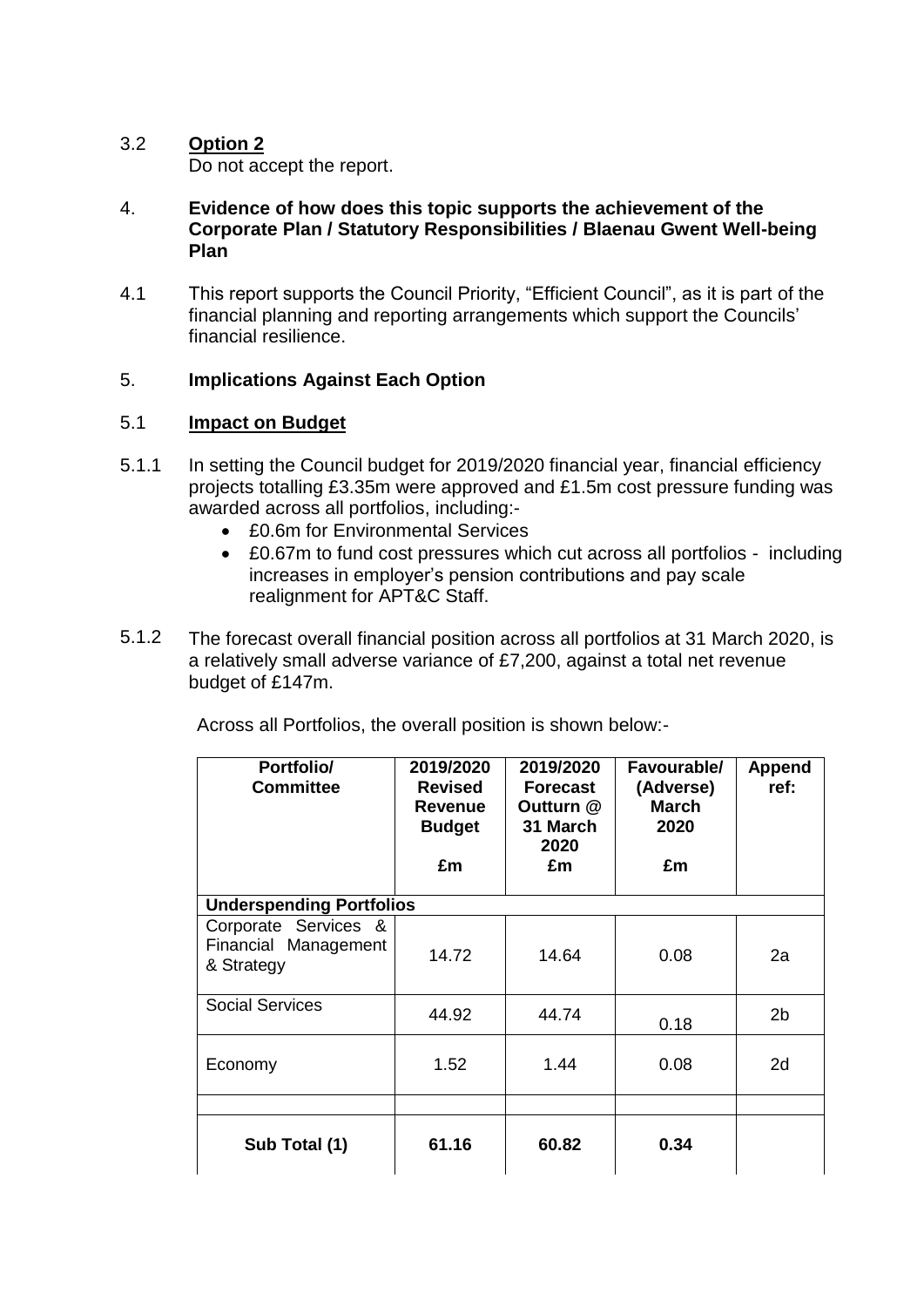| <b>Overspending Portfolios</b> |        |               |        |    |  |  |
|--------------------------------|--------|---------------|--------|----|--|--|
| Education                      | 55.48  | 55.54         | (0.06) | 2c |  |  |
| Environment                    | 29.53  | 29.79         | (0.26) | 2e |  |  |
| Planning                       | 1.06   | 1.06          | 0.00   | 2f |  |  |
| Licensing                      | 0.07   | 0.08          | (0.01) | 2g |  |  |
| Sub Total (2)                  | 86.14  | 86.47         | (0.33) |    |  |  |
|                                |        |               |        |    |  |  |
| <b>Total</b>                   | 147.30 | <u>147.29</u> | (0.01) |    |  |  |

5.1.3 The table indicates that the provisional outturn is higher than the budget by £7,200 (across all services). This is after the application of £0.5m from specific reserves to address "one-off" in year planned expenditure.

## 5.1.4 **PORTFOLIO ANALYSIS**

5.1.5 There are four portfolios forecasting adverse variances totalling £0.34m, however there are a number of cost pressures identified across all portfolios. Appendix 1 identifies those services where the adverse variance exceeds £15,000, and Action Plans to address these cost pressures are attached at Appendix 4.

## 5.1.6 **Social Services - £180,000 favourable variance**

- 5.1.7 Social Services are forecasting a favourable variance of £180,000 against a budget of £45m.
- 5.1.8 Children's Services is currently forecasting a favourable variance of £0.150m and this is due to the Welsh Government Grant, Supporting Sustainable Social Services, for £762,000 which has contributed towards mitigating the cost pressure within Looked After Children and a number of social worker vacancies.
- 5.1.9 A number of preventative measures have been implemented including the Supporting Change Team, which supports children and families to prevent children coming into care, and the MYST project which works with children with complex need to reduce the requirement for residential placements. Both these initiatives are having a positive impact on expenditure for 2019/2020.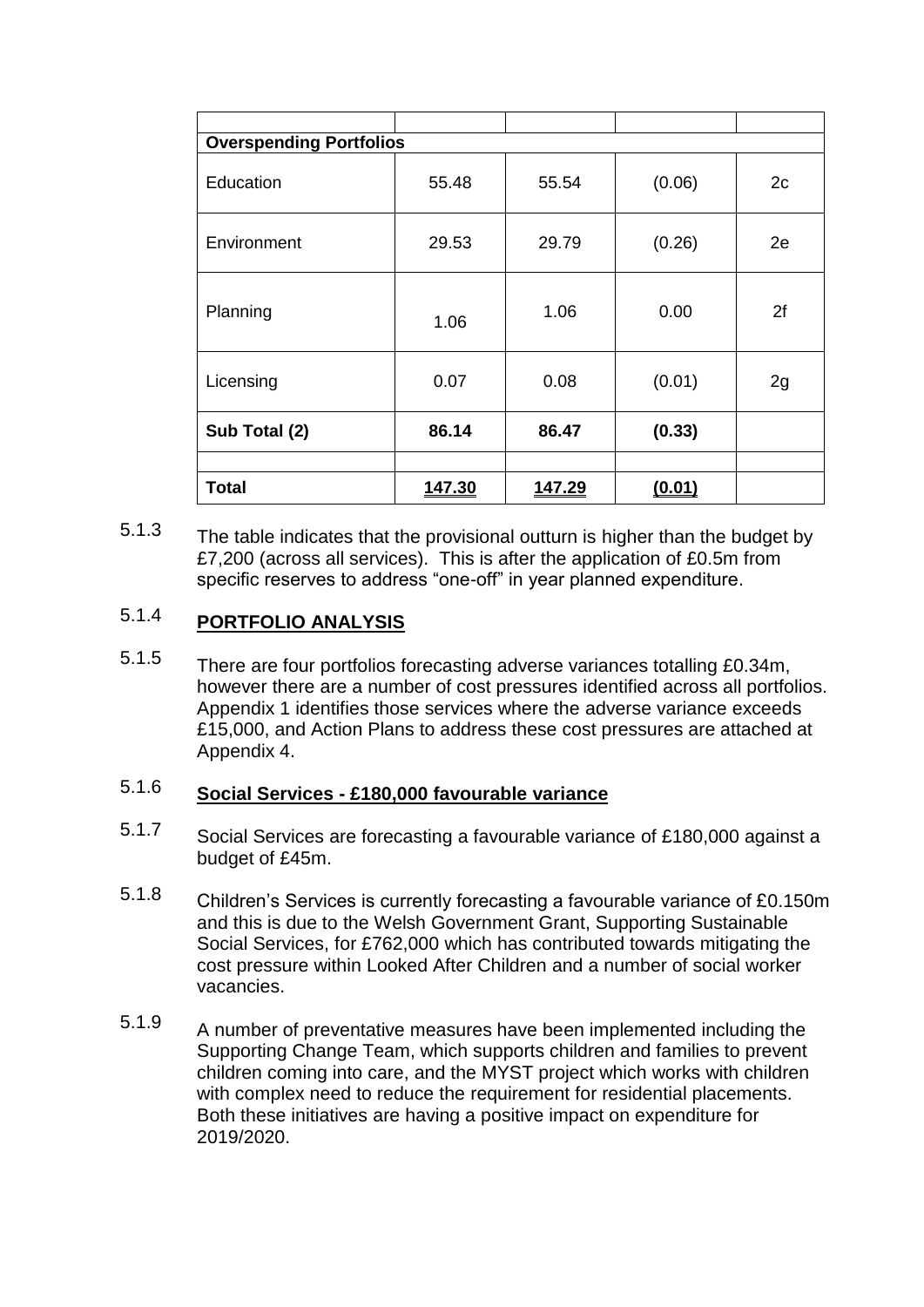### 5.1.10 **Education - £64,000 adverse variance**

- 5.1.11 The overall forecast adverse position is mainly attributed to 2 areas:
	- AWPU Clawback £81,000
	- Home to School transport £44,000
- 5.1.12 However, these adverse variances have been partly offset by a number of forecast underspends within the Portfolio.

### 5.1.13 **Environment - £259,000 adverse variance**

5.1.14 The Environment Portfolio is forecasting an overall adverse variance of £0.259m across a number of services areas, the most significant being Waste Services at £104,000. This has reduced from quarter 1 adverse of £434,000, see Environment action plan for details of reduction.

### 5.1.15 **Fees & Charges**

- 5.1.16 The 2019/2020 portfolio estimates include income budgets in relation to fees & charges (excluding Council Tax) of £14.7m across all portfolios. Attached at Appendix 3 is an analysis of income received against budget for the financial year for individual portfolios, and current forecast indicates an adverse variance against this target of £0.572m, primarily relating to charges within Social Services.
- 5.1.17 Whilst this analysis is useful, it should not be considered in isolation, as elements of any shortfall within Portfolios can be inextricably linked to underspends in expenditure within the same budget heading. Where this is the case, budget holders should action budget virements to ensure that the income targets reflect more accurately expected income. Likewise, any over achievement in income which offset overspends in expenditure within the same budget, should be treated in the same way.

### 5.1.18 **Budget Virements**

- 5.1.19 The Constitution requires budget virements in excess of £250,000 to be approved by the Executive.
- 5.1.20 A number of budget virements have been actioned during the period July to September 2019 to mitigate cost pressures, which exceed £250,000 and require Executive approval and details are attached at Appendix 5. For information, a virement of £60,000 from Children's Services (Social Services Portfolio) to Recoupment (Education Portfolio) has been agreed, to assist with the education of Looked After Children outside of BGCBC schools

# 5.1.21 **Financial Efficiency Projects (FEP)**

5.1.22 In setting the 2019/2020 budget Financial Efficiency Projects (FEPs) were approved to deliver savings of £3.34m. Of this target £3.26m (97.3%) is forecast to be achieved, with a shortfall of £77,377, primarily from the delayed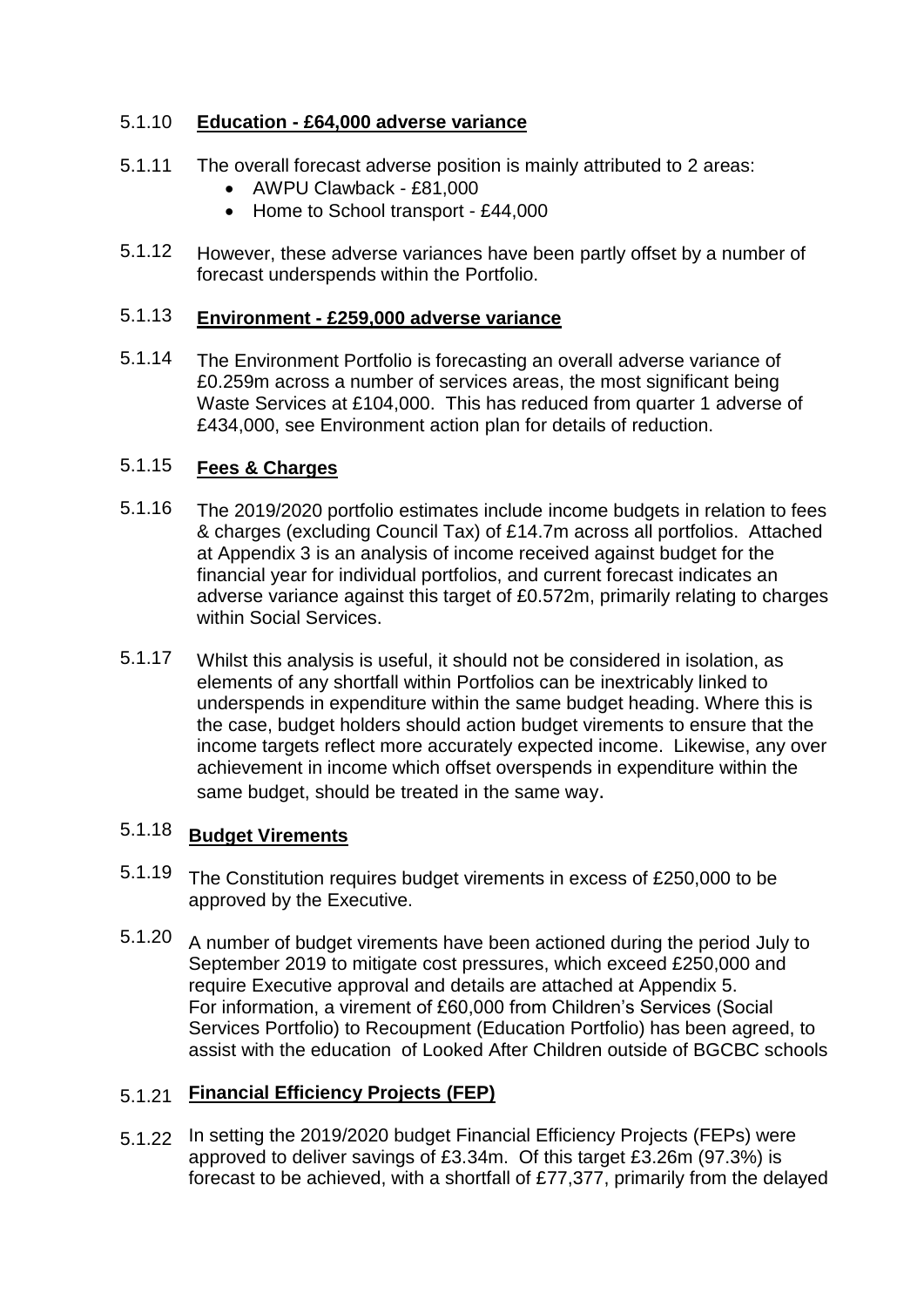operation of machinery at the waste transfer station (resulting in a lower level of achievable income.

5.1.23 This shortfall forms part of the overall portfolio out turn position and a summary of progress against the FEPs is attached at Appendix 6.

## 5.2 **Risk including Mitigating Actions**

- 5.2.1 (1) Grants form a significant element of the Council's income and support the delivery of priority services to the people of Blaenau Gwent. There is a risk that a reduction or cessation of grant funding will result in service levels reducing or services no longer being delivered.
- 5.2.2 A grants register have been developed and is being maintained and will be considered as part of the Medium Term Financial Strategy.
- 5.2.3 (2) The Sustainable Social Services Grant of £762,000 may not be awarded in future years, creating a cost pressure for Children's Services.
- 5.2.4 This will be considered as part of the Medium Term Financial Strategy when considering cost pressures, and a number of preventative measures have been introduced within Children's Services (Supporting Change Team and MYST) which are having a positive impact on expenditure for Looked After Children.
- 5.2.5 (3) Action Plans do not address the cost pressures identified.
- 5.2.6 The Action Plans will be monitored as part of the Budget Monitoring and Reporting Framework and the impact reported to the Joint Budget Scrutiny Committee, Executive Committee and the Cost Pressure Sub Group.
- 5.2.7 (4) There is a risk of increase costs for food, fuel and other essential goods and services following the ongoing situation regarding Brexit.
- 5.2.8 Brexit has been added as an organisational risk to the corporate risk register, whilst a separate, more detailed Brexit high level action plan has been developed and is being monitored by the Brexit Core planning Group.
- 5.3 Legal *N/A*
- 5.4 Human Resources *N/A*

## 6. **Supporting Evidence**

## 6.1 **Performance Information and Data**

6.1.1 A summary page for each portfolio is contained in Appendices 2a to 2g.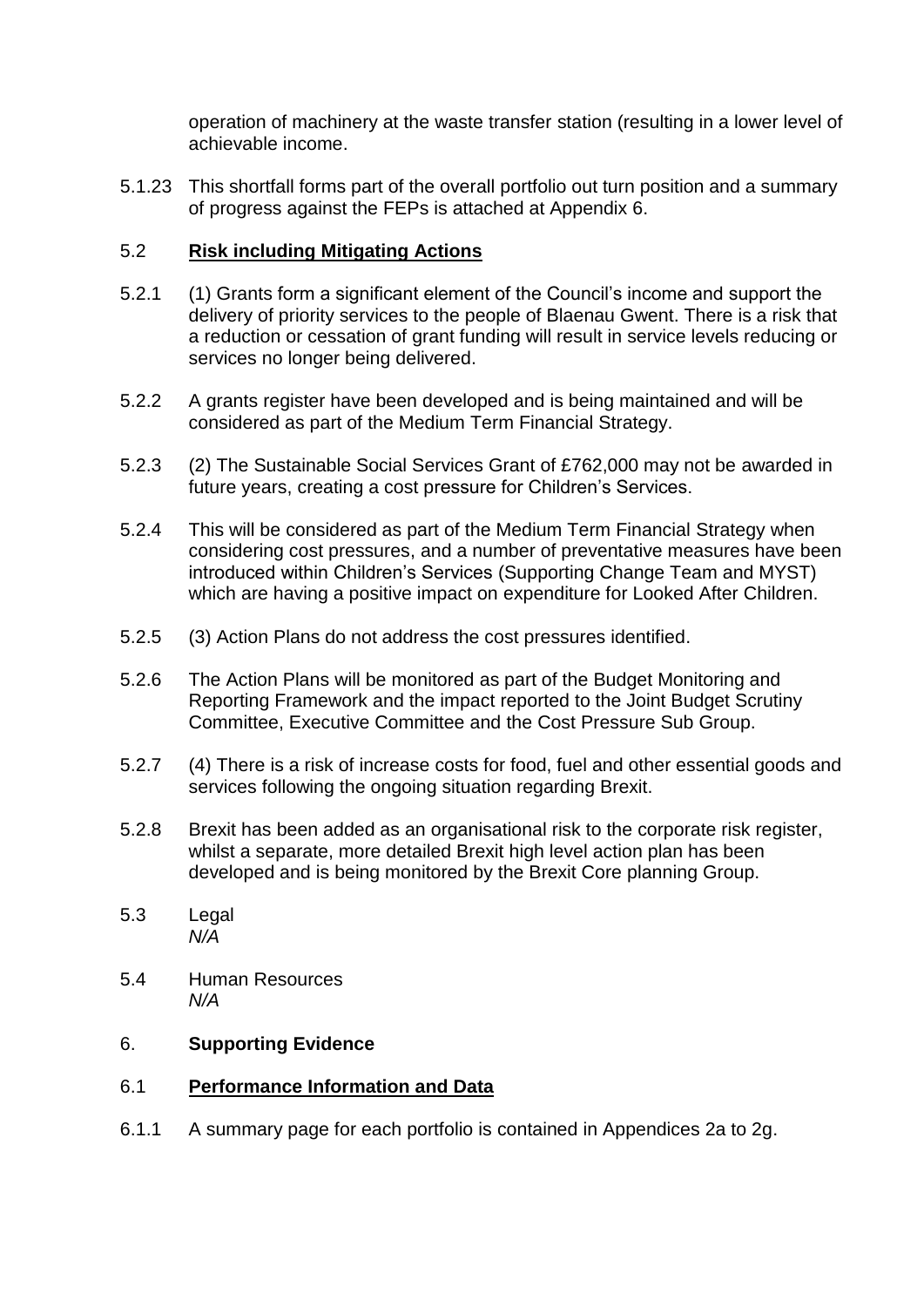# 6.2 **Expected outcome for the public**

- 6.2.1 The report details the financial implications for the Council in providing services to the communities of Blaenau Gwent.
- 6.2.2 If overspends continue into the medium term, resources will be diminished and this may impact on the Council's ability to provide services to the public.

#### 6.3 **Involvement (consultation, engagement, participation)**

6.3.1 CLT have considered the forecast financial position for 2019/2020 (as 30 September 2019).

### 6.4 **Thinking for the Long term (forward planning)**

- 6.4.1 For new and emerging cost pressures identified during the financial year, budget holders will be required to produce Action Plans which should address the cost pressure during the year. These Action Plans will form part of the quarterly budget reports and will be submitted to the Cost Pressure Sub Group for scrutiny, challenge and monitoring.
- 642 Cost Pressures are also considered as part of the Medium Term Financial Plan.

### 6.5 **Preventative focus**

6.5.1 Budget holders have developed Action Plans which should mitigate the forecast adverse variance during the financial year. However, should the overall forecast variance continue, further action may need to be considered across the Council to limit/delay expenditure where possible, to prevent any unplanned draw from reserves at the year end.

### 6.6 **Collaboration / partnership working**

- 6.6.1 Accountancy works closely with budget holders during the financial year in producing the financial forecast, identifying cost pressures and in developing Action Plans.
- 6.7 *Integration(across service areas) N/A*

#### 6.8 **EqIA(screening and identifying if full impact assessment is needed)**

6.9 All Financial Efficiency Projects that were approved as part of the budget setting process had gone through the EqIA process.